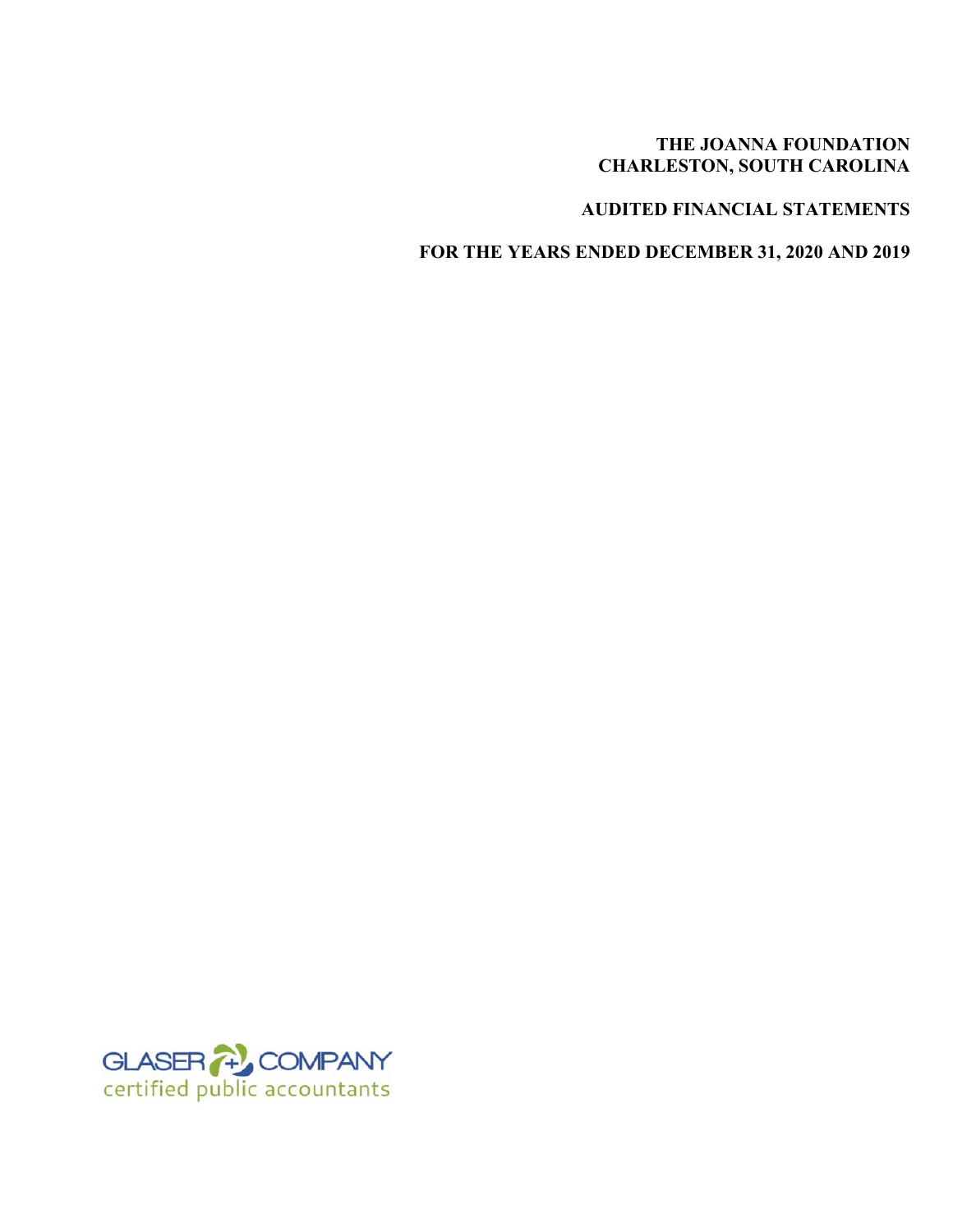

American Institute of Certified Public Accountants South Carolina Association of Certified Public Accountants

#### **INDEPENDENT AUDITORS' REPORT**

To the Board of Trustees The Joanna Foundation Charleston, South Carolina

We have audited the accompanying financial statements of The Joanna Foundation (a nonprofit organization), which comprise the statements of financial position as of December 31, 2020 and 2019, and the related statements of activities and cash flows for the years then ended, and the related notes to the financial statements.

#### **Management's Responsibility for the Financial Statements**

Management is responsible for the preparation and fair presentation of these financial statements in accordance with accounting principles generally accepted in the United States of America; this includes the design, implementation, and maintenance of internal control relevant to the preparation and fair presentation of financial statements that are free from material misstatement, whether due to fraud or error.

#### **Auditors' Responsibility**

Our responsibility is to express an opinion on these financial statements based on our audits. We conducted our audits in accordance with auditing standards generally accepted in the United States of America. Those standards require that we plan and perform the audits to obtain reasonable assurance about whether the financial statements are free from material misstatement.

An audit involves performing procedures to obtain audit evidence about the amounts and disclosures in the financial statements. The procedures selected depend on the auditor's judgment, including the assessment of the risks of material misstatement of the financial statements, whether due to fraud or error. In making those risk assessments, the auditor considers internal control relevant to the entity's preparation and fair presentation of the financial statements in order to design audit procedures that are appropriate in the circumstances, but not for the purpose of expressing an opinion on the effectiveness of the entity's internal control. Accordingly, we express no such opinion. An audit also includes evaluating the appropriateness of accounting policies used and the reasonableness of significant accounting estimates made by management, as well as evaluating the overall presentation of the financial statements.

We believe that the audit evidence we have obtained is sufficient and appropriate to provide a basis for our audit opinion.

#### **Opinion**

In our opinion, the financial statements referred to above present fairly, in all material respects, the financial position of The Joanna Foundation as of December 31, 2020 and 2019, and the changes in its net assets and its cash flows for the years then ended in accordance with accounting principles generally accepted in the United

States of America.

July 8, 2021 Charleston, South Carolina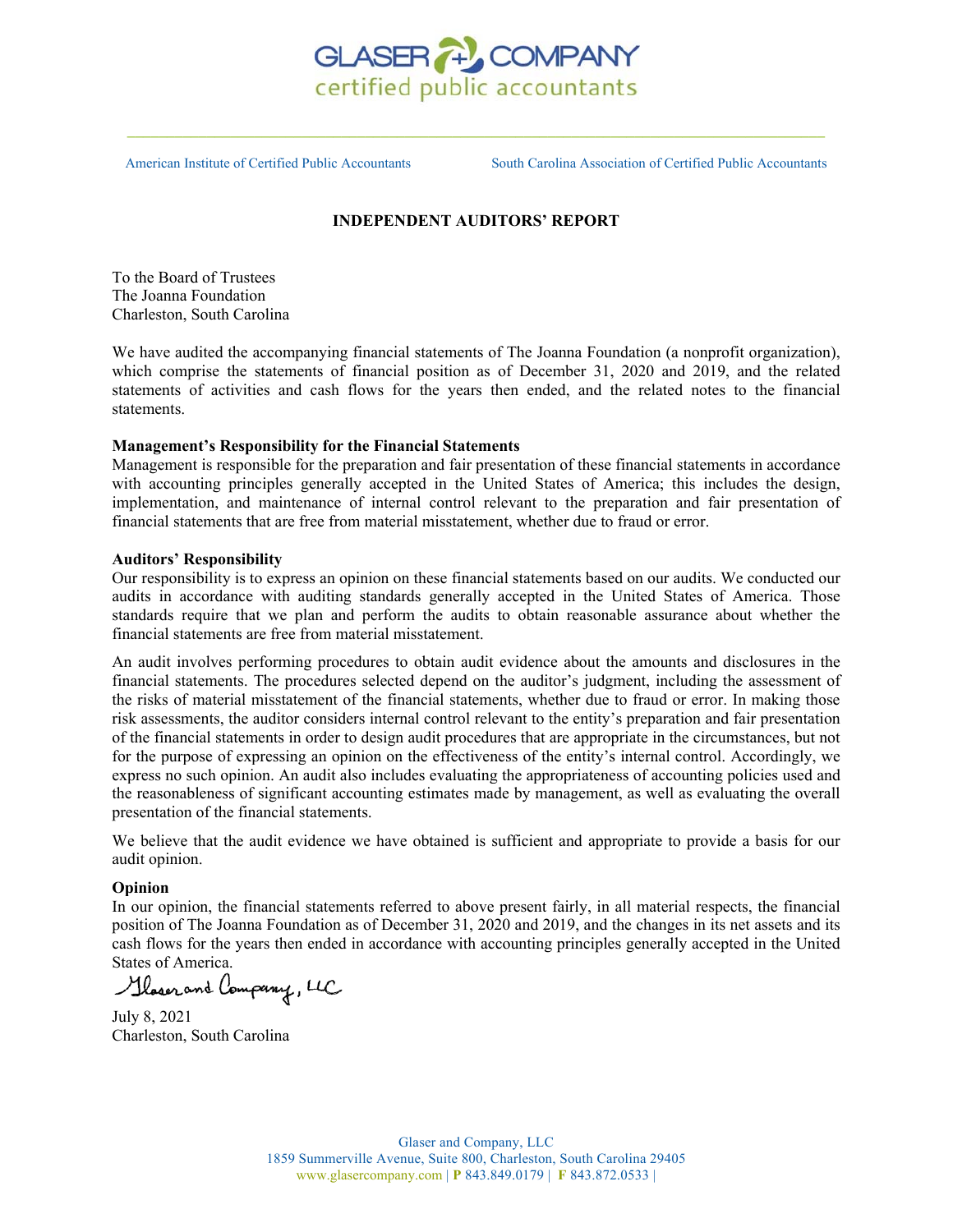## **THE JOANNA FOUNDATION STATEMENTS OF FINANCIAL POSITION DECEMBER 31, 2020 AND 2019**

|                                         | 2020            | 2019                      |
|-----------------------------------------|-----------------|---------------------------|
| <b>ASSETS</b>                           |                 |                           |
| <b>Current Assets</b>                   |                 |                           |
| Cash and cash equivalents               | \$<br>223,390   | <sup>\$</sup><br>234,601  |
| Prepaid assets                          | 2,163           | 2,704                     |
| Investments, at fair market value       | 4,755,705       | 4,275,344                 |
| <b>Total Current Assets</b>             | 4,981,258       | 4,512,649                 |
| <b>Total Assets</b>                     | 4,981,258<br>\$ | 4,512,649<br>\$           |
| <b>LIABILITIES AND NET ASSETS</b>       |                 |                           |
| <b>Liabilities</b>                      |                 |                           |
| Accrued payroll and taxes               | 1,897<br>\$     | \$                        |
| <b>Total Current Liabilities</b>        | 1,897           |                           |
| <b>Net Assets</b>                       |                 |                           |
| Without donor restrictions              | 4,979,361       | 4,512,649                 |
| <b>Total Net Assets</b>                 | 4,979,361       | 4,512,649                 |
| <b>Total Liabilities and Net Assets</b> | \$<br>4,981,258 | $\mathbb{S}$<br>4,512,649 |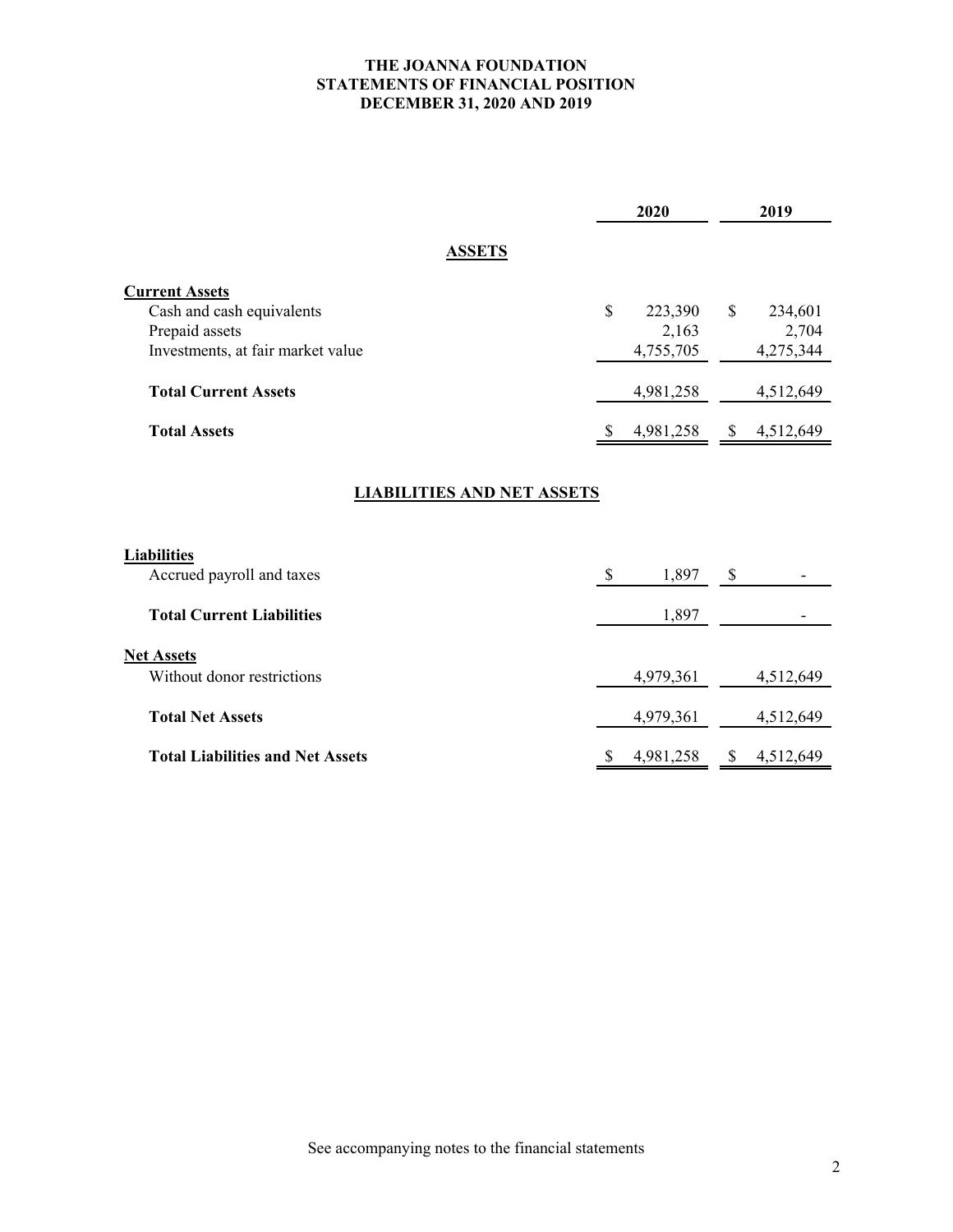## **THE JOANNA FOUNDATION STATEMENTS OF ACTIVITIES FOR THE YEARS ENDED DECEMBER 31, 2020 AND 2019**

|                                                                     | 2020 |           | 2019 |           |
|---------------------------------------------------------------------|------|-----------|------|-----------|
| <b>Revenues</b>                                                     |      |           |      |           |
| Investment return                                                   | \$   | 707,646   | \$   | 864,835   |
| Investment fees                                                     |      | (31, 829) |      | (31, 347) |
| <b>Total Net Revenues</b>                                           |      | 675,817   |      | 833,488   |
| <b>Expenses</b>                                                     |      |           |      |           |
| Program Services:                                                   |      |           |      |           |
| Program grants                                                      |      | 146,285   |      | 128,875   |
| Management and General:                                             |      |           |      |           |
| Payroll taxes and foreign income taxes                              |      | 3,718     |      | 3,642     |
| Legal and professional                                              |      | 7,700     |      | 7,700     |
| <b>Salaries</b>                                                     |      | 46,818    |      | 46,590    |
| Federal excise taxes                                                |      | 565       |      | 2,710     |
| Office and miscellaneous                                            |      | 173       |      | 4,883     |
| Meetings                                                            |      | 1,848     |      | 6,607     |
| Insurance                                                           |      | 1,149     |      | 1,155     |
| Travel                                                              |      | 849       |      | 2,574     |
| <b>Total Expenses</b>                                               |      | 209,105   |      | 204,736   |
| <b>Increase in Net Assets Without Donor Restrictions</b>            |      | 466,712   |      | 628,752   |
| <b>Net Assets Without Donor Restrictions, Beginning of the Year</b> |      | 4,512,649 |      | 3,883,897 |
| <b>Net Assets Without Donor Restrictions, End of the Year</b>       | S    | 4,979,361 | \$   | 4,512,649 |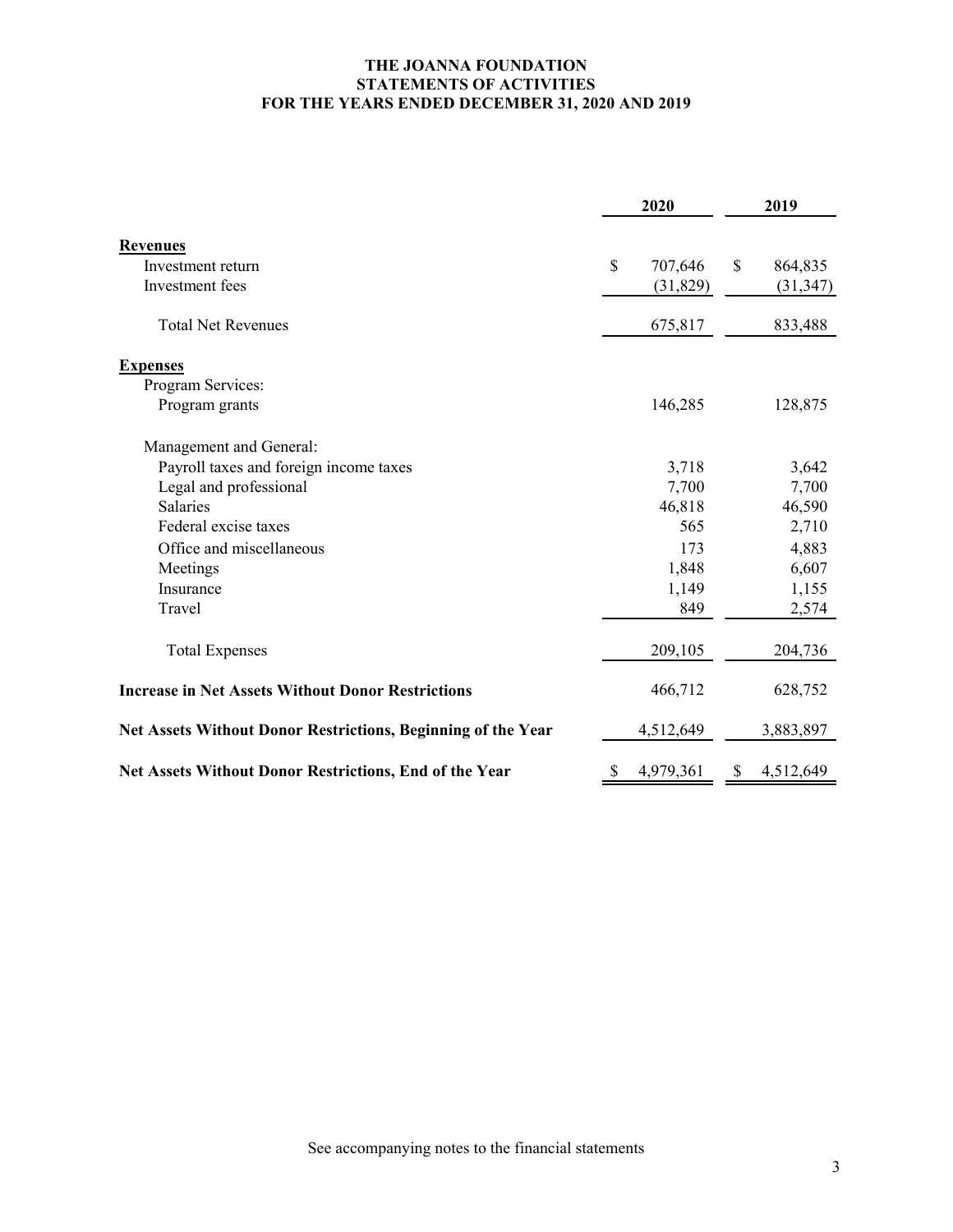## **THE JOANNA FOUNDATION STATEMENTS OF CASH FLOWS FOR THE YEARS ENDED DECEMBER 31, 2020 AND 2019**

|                                                               |              | 2020        | 2019         |             |
|---------------------------------------------------------------|--------------|-------------|--------------|-------------|
| <b>Cash Flows from Operating Activities:</b>                  |              |             |              |             |
| Increase in net assets without donor restrictions             | $\mathbb{S}$ | 466,712     | $\mathbb{S}$ | 628,752     |
| Adjustments to reconcile increase in net assets without       |              |             |              |             |
| donor restrictions to net cash used for operating activities: |              |             |              |             |
| Net realized and unrealized gains on investments              |              | (636,269)   |              | (764, 169)  |
| Increase in operating assets:                                 |              |             |              |             |
| Prepaid assets                                                |              | 541         |              | 692         |
| Increase (decrease) in operating liabilities:                 |              |             |              |             |
| Accrued payroll and taxes                                     |              | 1,897       |              | (1,505)     |
| Net Cash Used for Operating Activities                        |              | (167, 119)  |              | (136, 230)  |
| <b>Cash Flows from Investing Activities:</b>                  |              |             |              |             |
| Purchase of investments                                       |              | (2,800,575) |              | (2,525,415) |
| Proceeds from disposition of investments                      |              | 2,956,483   |              | 2,596,675   |
| Net Cash Provided by Investing Activities                     |              | 155,908     |              | 71,260      |
| <b>Net Decrease in Cash and Cash Equivalents</b>              |              | (11,211)    |              | (64,970)    |
| Cash and Cash Equivalent Balances, Beginning of Year          |              | 234,601     |              | 299,571     |
| Cash and Cash Equivalent Balances, End of Year                |              | 223,390     |              | 234,601     |
| <b>Supplemental Disclosures</b>                               |              |             |              |             |
| Cash paid for Federal excise taxes                            | \$           |             | \$           | 2,000       |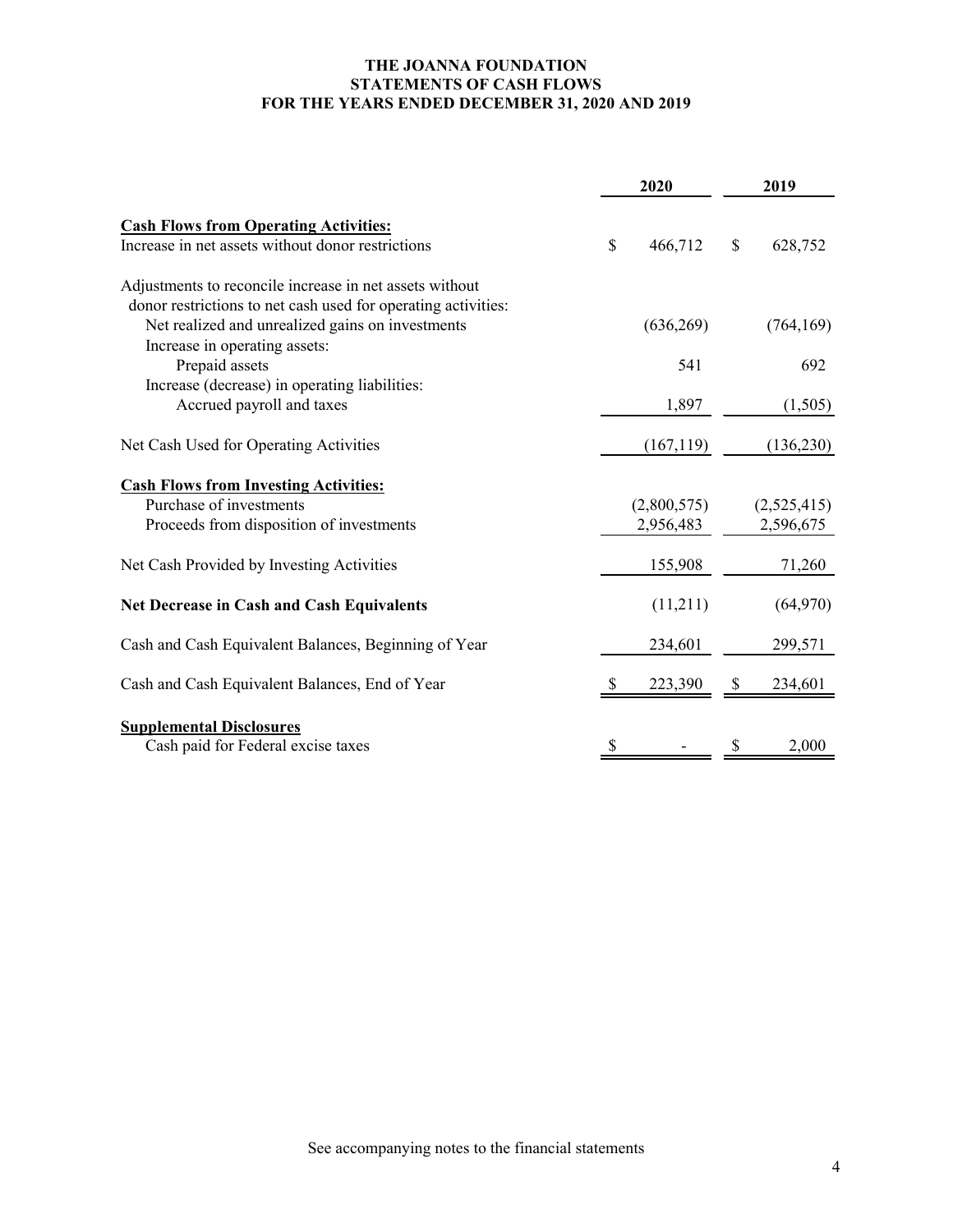#### **1. SUMMARY OF SIGNIFICANT ACCOUNTING POLICIES AND NATURE OF ACTIVITIES**

#### **Nature of Activities**

The Joanna Foundation (the "Foundation") is a private tax-exempt not-for-profit foundation organized in 1945 for charitable, scientific, religious, educational and/or other eleemosynary purposes. Its program consists of donations to other not-for-profit organizations.

## **Financial Statement Presentation**

The accompanying financial statements have been prepared on the accrual basis of accounting in accordance with accounting principles generally accepted in the United States of America.

The Foundation has adopted the provisions of Financial Accounting Standards Board ("FASB") Accounting Standards Codification ("ASC") 958 section 205, *Not for Profit Entities, Financial Statement Presentation. Under* ASC 958 section 205, the Foundation is required to report information regarding its financial position and activities according to two classes of net assets: net assets without donor-imposed restrictions and net assets without donor-imposed restrictions. There are no restrictions on net assets as of December 31, 2020 and 2019.

## **Contributions**

The Foundation has adopted the provisions of ASC 958 section 605, *Not for Profit Entities, Revenue Recognition.* In accordance with ASC 958 section 605, contributions received are recorded as without or with donor-imposed restricted support depending on the existence and/or nature of any donor or time restrictions. Under ASC 958 section 605, certain contributions are required to be reported as net assets with donor-imposed restriction and are then reclassified to net assets without donor-imposed restrictions upon expiration of donor restrictions. There are no restricted contributions for the years ended December 31, 2020 and 2019.

#### **Investments**

The Foundation follows ASC 958 section 320, Not for Profit Entities, *Investments – Debt and Equity Securities*. Under ASC 958 section 320, investments in marketable securities with readily determinable fair values and all investments in debt securities are reported at fair value in the Statements of Financial Position. Unrealized gains and losses are included in the change in net assets in the Statements of Activities.

## **Cash and Cash Equivalents**

For purpose of the statements of cash flows, "cash and cash equivalents" include cash on hand, amounts on deposit with financial institutions and other investments with original maturities of three months or less.

#### **Income Taxes**

The Foundation was organized as a not-for-profit organization and has received a determination letter from the Internal Revenue Service stating that it is exempt from federal and state income tax under Section 501(c)(3) of the Internal Revenue Code. The Foundation is subject to an excise tax as described in Note 2.

#### **Estimates**

The preparation of the financial statements in conformity with accounting principles generally accepted in the United States of America requires management to make estimates and assumptions that affect certain reported amounts and disclosures. Accordingly, actual results could differ from those estimates.

#### **Revenue Recognition**

The Foundation recognizes dividend and interest income from various investments in equity securities as earned.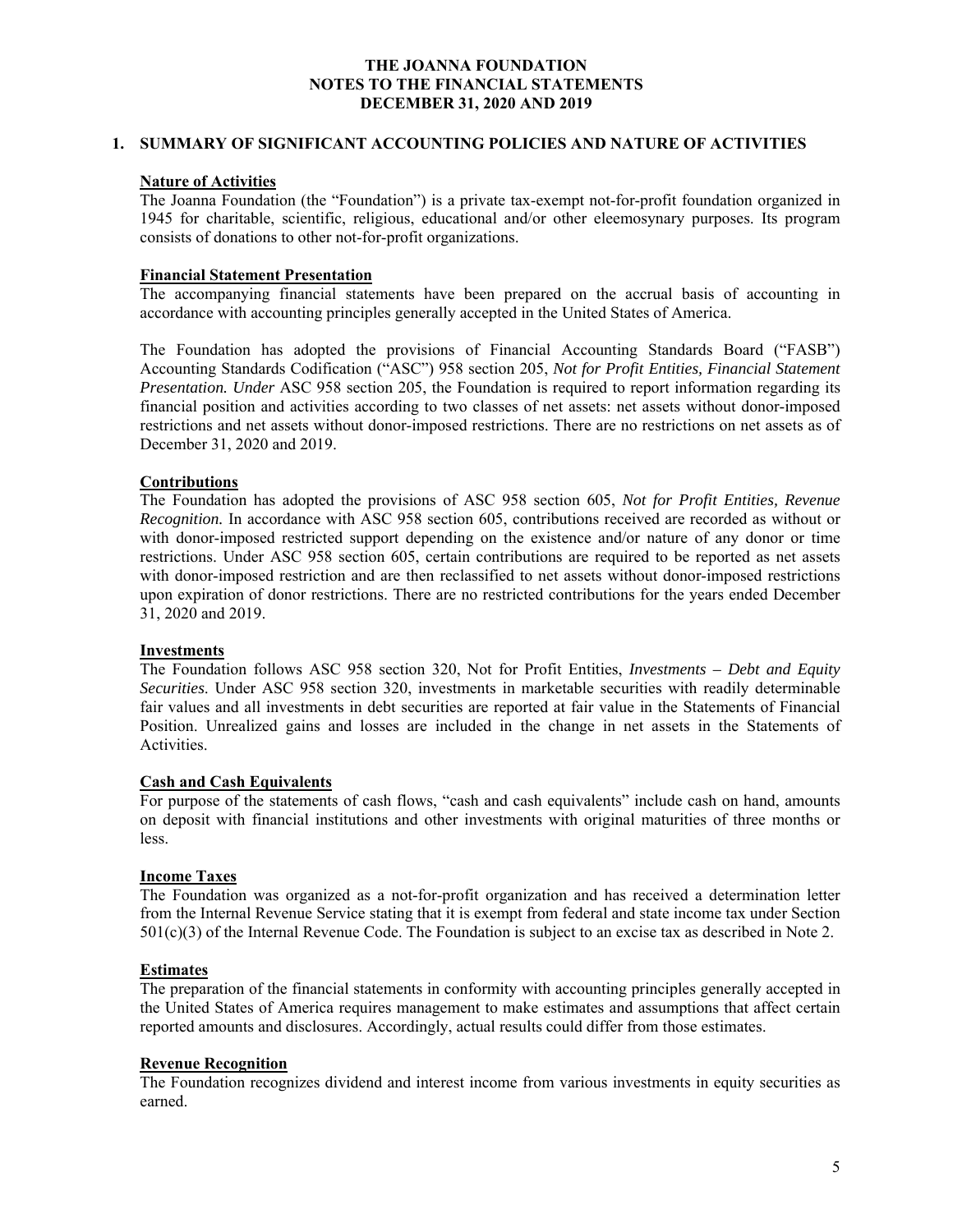## **1. SUMMARY OF SIGNIFICANT ACCOUNTING POLICIES AND NATURE OF ACTIVITIES - CONTINUED**

### **Functional Allocation of Expenses**

Directly identifiable expenses are charged to programs and supporting services and have been summarized on a function basis in the Statements of Activities. Accordingly, certain costs have been allocated among the programs and supporting services benefited. The Foundation has no fundraising expenses.

## **2. EXCISE TAXES AND MINIMUM DISTRIBUTIONS**

In accordance with the applicable provisions of the Tax Reform Act of 1969 (the "Act"), the Foundation is subject to federal excise taxes of 1.39% on the net investment income, including realized gains, as defined in the Act. Federal excise taxes were \$565 and \$2,710 for the years ended December 31, 2020 and 2019, respectively.

In addition, the Act requires that certain minimum distributions be made in accordance with a specified formula. The Foundation had distributed a cumulative (\$5,718) and \$519 (under) over the required minimum distribution as of December 31, 2020 and 2019, respectively.

## **3. INVESTMENTS**

Fair values and cumulative unrealized appreciation at December 31, are summarized as follows:

|                                               |                                         | 2020                                    |                                   |  |  |
|-----------------------------------------------|-----------------------------------------|-----------------------------------------|-----------------------------------|--|--|
|                                               |                                         | Fair<br><b>Market</b>                   | <b>Net</b><br><b>Unrealized</b>   |  |  |
|                                               | Cost                                    | Value                                   | Appreciation                      |  |  |
| Common stocks<br>Mutual funds<br><b>Bonds</b> | 2,080,426<br>1,016,163                  | \$<br>3,193,432<br>1,562,273            | \$<br>1,113,006<br>546,110        |  |  |
|                                               | 3,096,589                               | \$<br>4,755,705                         | \$<br>1,659,116                   |  |  |
|                                               |                                         | 2019                                    |                                   |  |  |
|                                               |                                         | Fair                                    | <b>Net</b>                        |  |  |
|                                               | Cost                                    | <b>Market</b><br>Value                  | <b>Unrealized</b><br>Appreciation |  |  |
| Common stocks<br>Mutual funds<br><b>Bonds</b> | \$<br>1,770,317<br>1,187,898<br>287,072 | \$<br>2,433,780<br>1,547,929<br>293,635 | \$<br>663,463<br>360,031<br>6,563 |  |  |
|                                               |                                         |                                         | 1,030,057                         |  |  |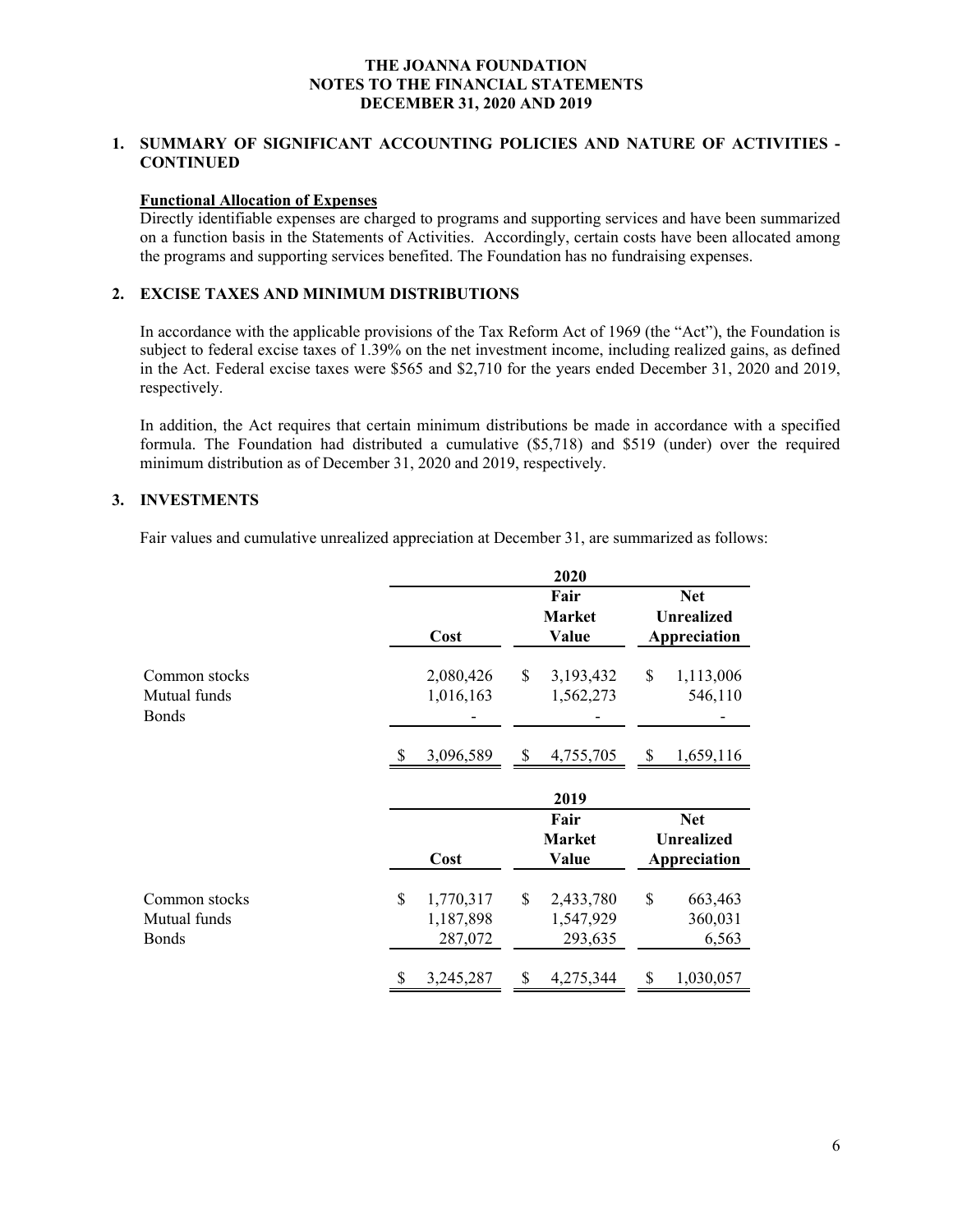## **3. INVESTMENTS - CONTINUED**

The following schedule summarizes the investment return and its classification in the statements of activities:

|                               | <b>Years ended December 31,</b> |         |   |         |
|-------------------------------|---------------------------------|---------|---|---------|
|                               |                                 | 2020    |   | 2019    |
| Interest and dividends        | S                               | 65,410  | S | 81,903  |
| Capital gain distributions    |                                 | 5,967   |   | 18,763  |
| Net unrealized (losses) gains |                                 | 629,059 |   | 692,903 |
| Net realized gains            |                                 | 7,210   |   | 71,266  |
| Total investment return       |                                 | 707,646 | S | 864,835 |

## **4. FAIR VALUE OF FINANCIAL INSTRUMENTS AND ASSETS**

ASC 820, *Fair Value Measurements and Disclosures,* establishes a fair value hierarchy which requires an entity to maximize the use of observable inputs and minimize the use of unobservable inputs when measuring fair value. The standard describes three levels of inputs that may be used to measure fair value:

- **Level 1** Quoted prices in active markets for identical assets or liabilities.
- Level 2 Observable inputs other than Level 1 prices, such as quoted prices for similar assets or liabilities; quoted prices in active markets that are not active; or other inputs that are observable or can be corroborated by observable market data for substantially the full term of the assets or liabilities.
- Level 3 Unobservable inputs that are supported by little or no market activity and that are significant to the fair value of the assets or liabilities.

The following are the major categories of assets and liabilities measured at fair value on a recurring basis during the year ended December 31, 2020 and 2019, respectively, using quoted prices in active markets for identical assets (Level 1); significant other observable inputs (Level 2); and significant unobservable inputs (Level 3) at December 31:

|                                               |                                           |                                                                                         |         | 2020                                                     |         |                                                            |  |
|-----------------------------------------------|-------------------------------------------|-----------------------------------------------------------------------------------------|---------|----------------------------------------------------------|---------|------------------------------------------------------------|--|
|                                               |                                           | Level 1:<br><b>Quoted Prices</b><br>in Active<br>Markets for<br><b>Identical Assets</b> |         | Level 2:<br>Significant<br>Other<br>Observable<br>Inputs |         | Level 3:<br>Significant<br>Other<br>Unobservable<br>Inputs |  |
| Common stocks<br>Mutual funds<br><b>Bonds</b> | 3,193,432<br>\$<br>1,562,273<br>4,755,705 |                                                                                         | \$<br>S |                                                          | \$<br>S |                                                            |  |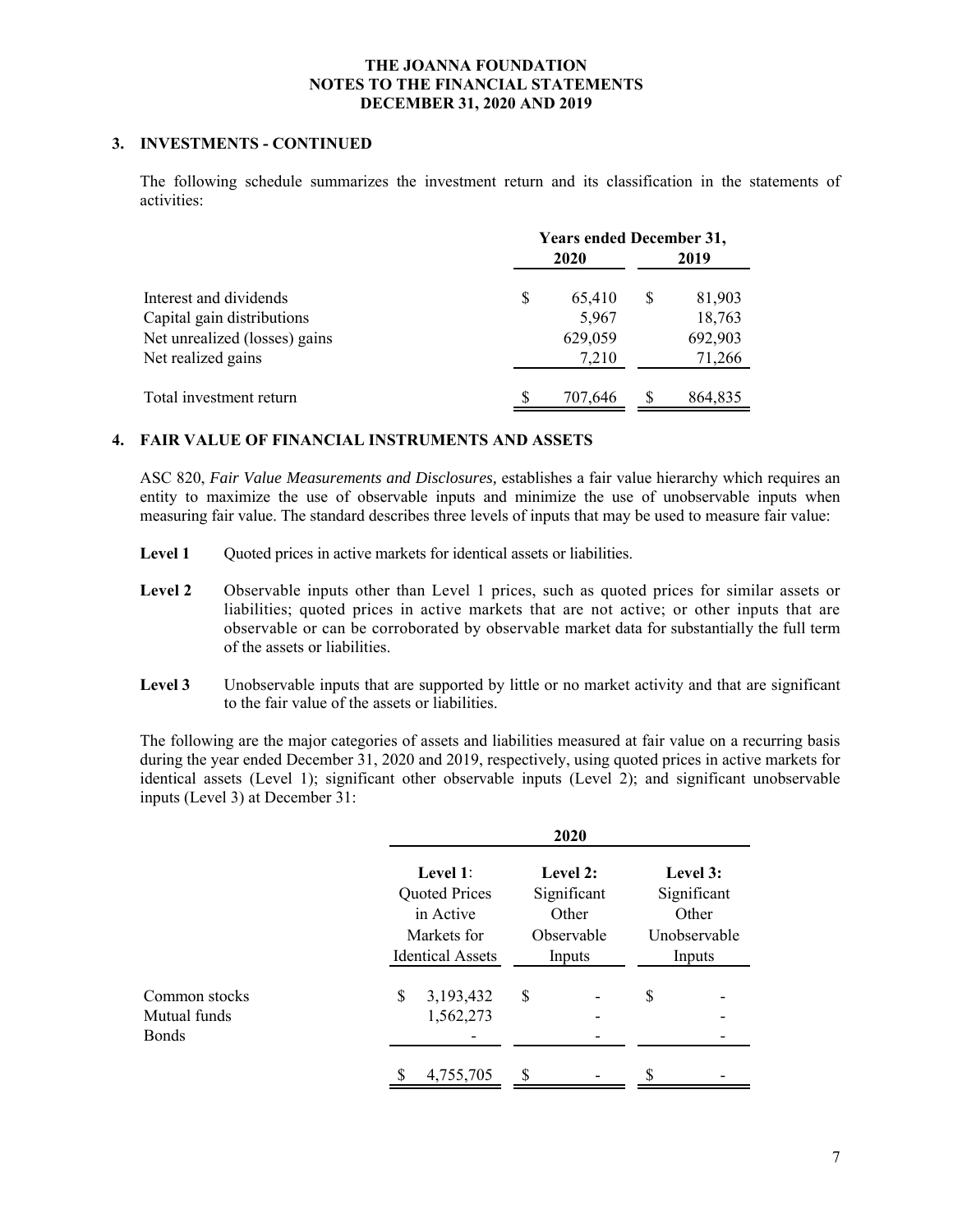#### **4. FAIR VALUE OF FINANCIAL INSTRUMENTS AND ASSETS - CONTINUED**

|               | 2019 |                                                                             |    |                               |    |              |  |
|---------------|------|-----------------------------------------------------------------------------|----|-------------------------------|----|--------------|--|
|               |      | Level 1:                                                                    |    | Level 2:                      |    | Level 3:     |  |
|               |      | <b>Quoted Prices</b>                                                        |    | Significant                   |    | Significant  |  |
|               |      | in Active<br>Markets for<br><b>Identical Assets</b><br>\$<br>S<br>2,433,780 |    | Other<br>Observable<br>Inputs |    | Other        |  |
|               |      |                                                                             |    |                               |    | Unobservable |  |
|               |      |                                                                             |    |                               |    | Inputs       |  |
| Common stocks |      |                                                                             |    |                               | \$ |              |  |
| Mutual funds  |      | 1,547,929                                                                   |    |                               |    |              |  |
| Bonds         |      | 293,635                                                                     |    |                               |    |              |  |
|               |      | 4,275,344                                                                   | \$ |                               | S  |              |  |

#### **5. CONCENTRATION**

The Foundation invests in various investment securities, which is the main source of its income. Investment securities are exposed to various risks such as interest rate, market and credit risks. Due to the level of risks associated with certain investment securities it is at least reasonably possible that changes in values of the investment securities will occur in the near term and that such changes could materially affect the amounts recorded in the statement of financial position.

The Foundation is insured by the Securities Investor Protection Corporation (SIPC) for its investments in securities and cash up to \$500,000 (\$250,000 limit for cash only). SIPC coverage is limited and does not protect the Foundation from declines in security value.

#### **6. DISCLOSURE OF LIQUIDITY INFORMATION**

The following reflects the Foundation's financial assets as of December 31 reduced by amounts not available for general use because of contractual or donor-imposed restrictions within one year of the statements of financial position date.

|                                                                                                                         | 2020 |           | 2019         |           |  |
|-------------------------------------------------------------------------------------------------------------------------|------|-----------|--------------|-----------|--|
| Financial assets, at end of year                                                                                        | S    | 4,979,095 | <sup>S</sup> | 4,509,945 |  |
| Less those unavailable for general expenditures within<br>one year due to:<br>Contractual or donor-imposed restrictions |      |           |              |           |  |
| Financial assets available to meet cash needs for general<br>expenditures within one year                               |      | 4,979,095 |              | 4,509,945 |  |